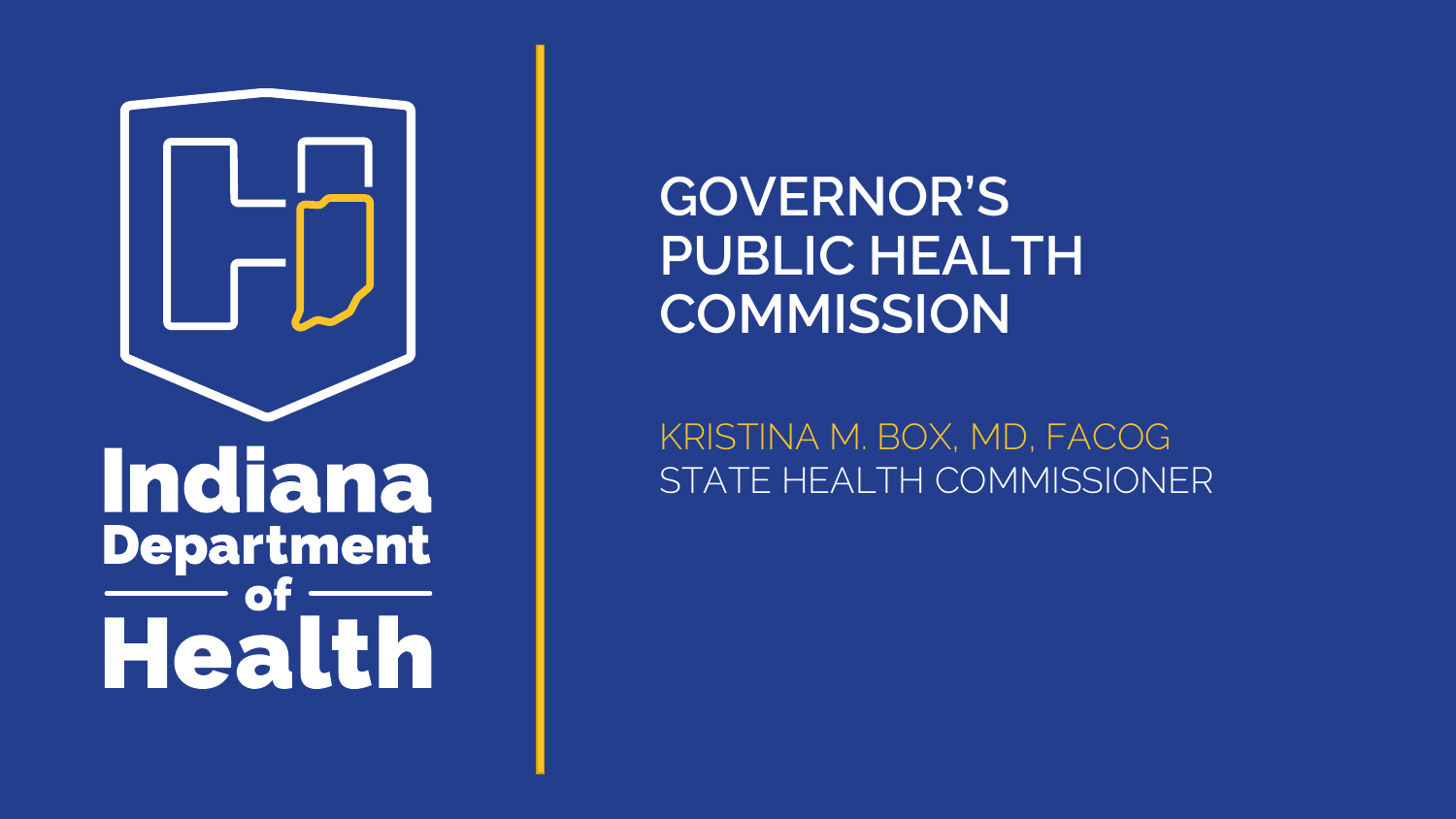#### OUR MISSION:

**To promote, protect, and improve the health and safety of all Hoosiers.**

#### OUR VISION:

**Every Hoosier reaches optimal health regardless of where they live, learn, work, or play.**

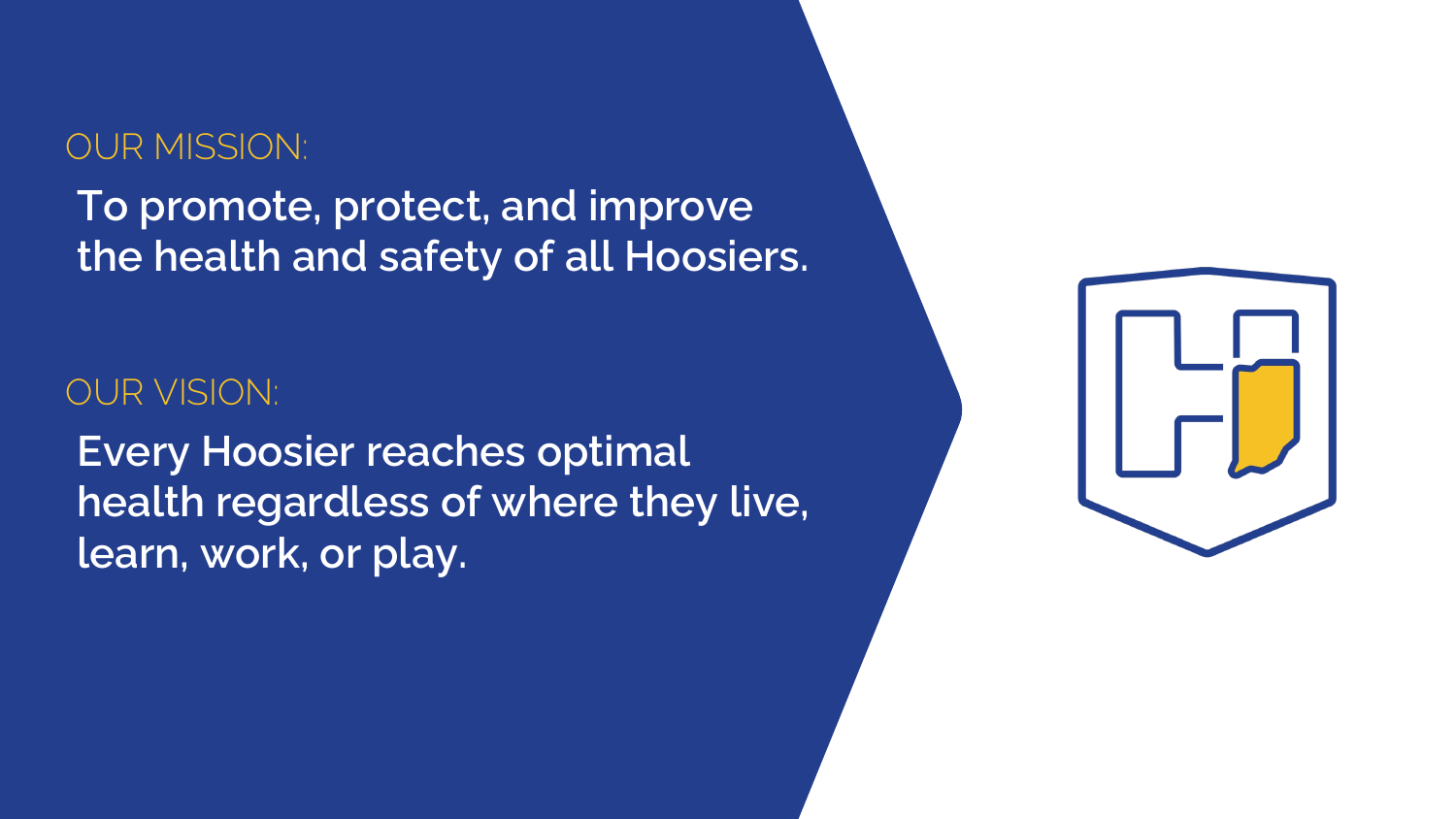

# **The Case for Public Health**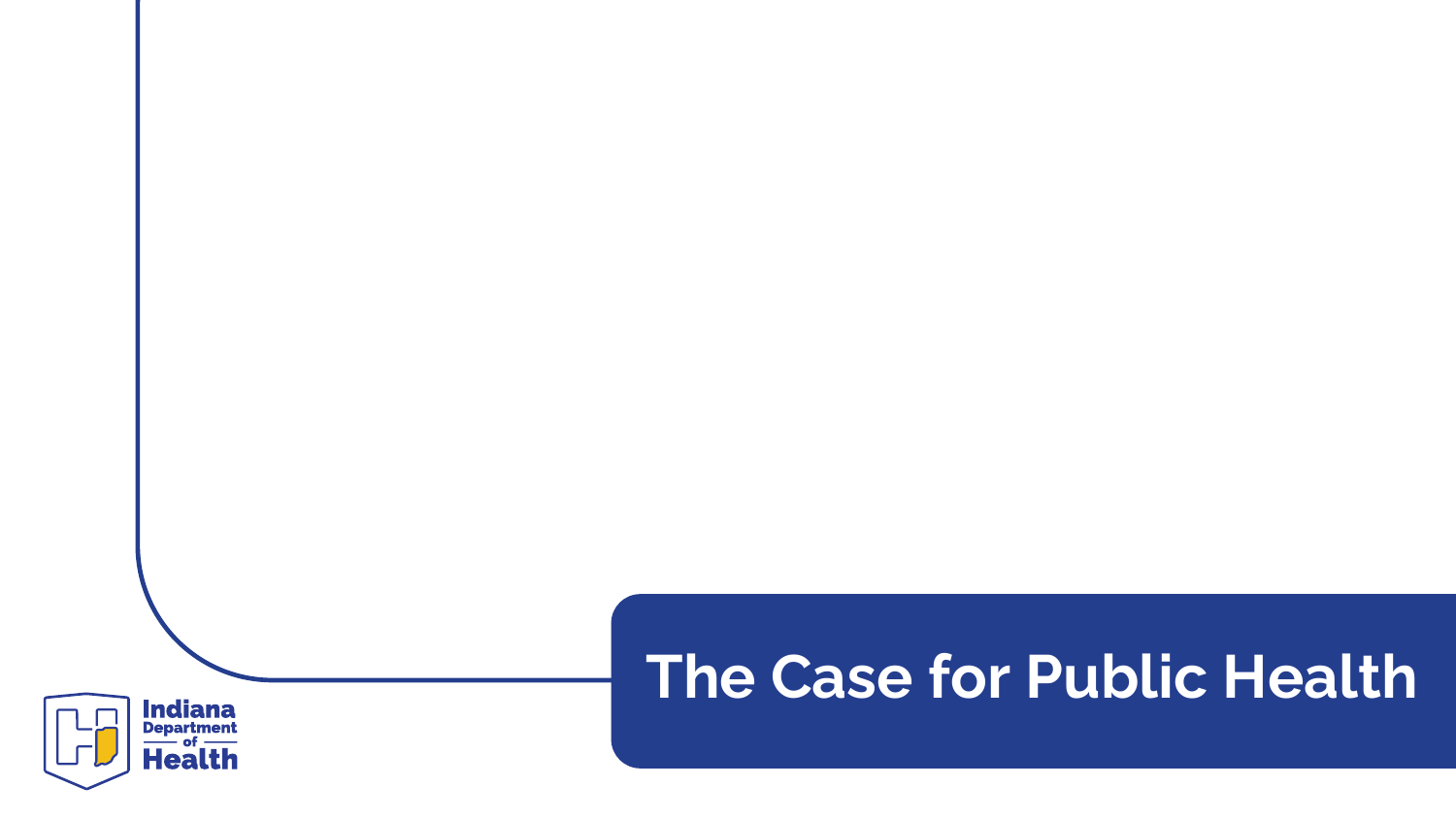# **Public Health vs. Health Care**

• Health care or clinical care refers to treating injuries or disease with the goal of restoring people to wellness.

• Public health has an upstream focus to prevent illness and injury and premature deaths and treat communicable diseases and prevent their spread.

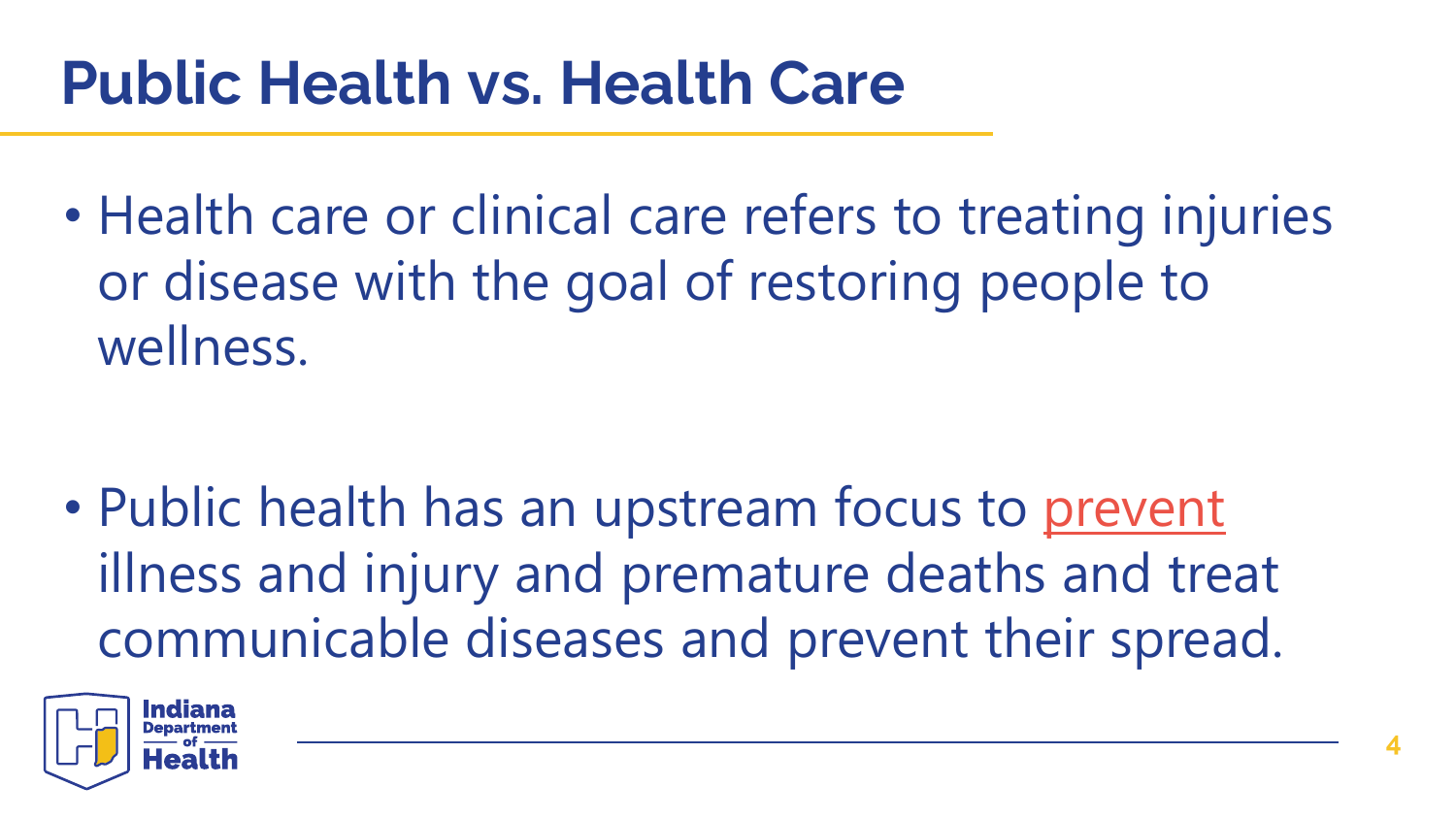# **Ten Great Achievements in Public Health**



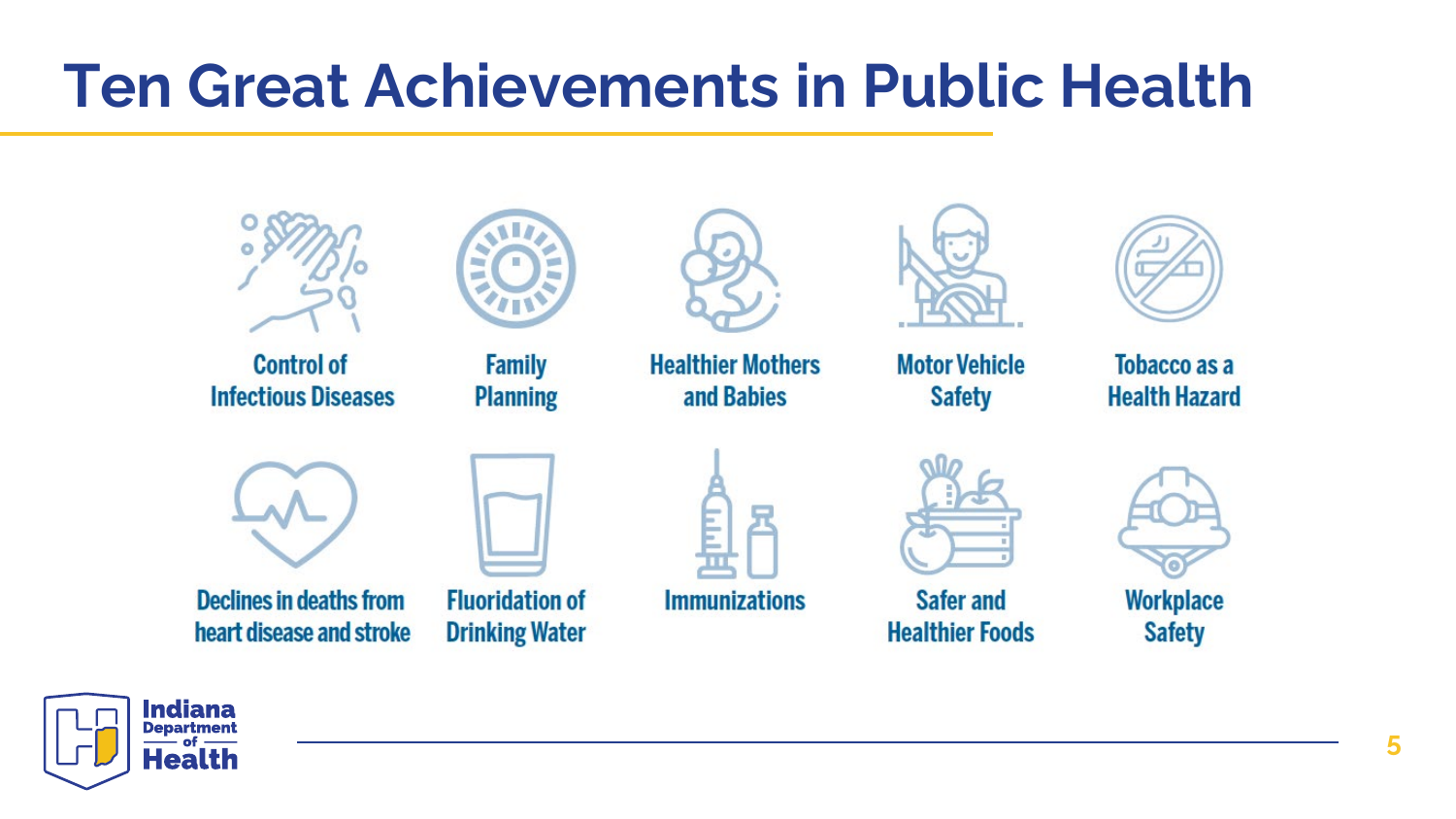# **Public Health and Health Outcomes**

To drive down the costs of health care, investments in public health must be made – this is where the greatest effect of interventions lies.

A holistic restructuring of public health will ensure resources are consistent and efficient.

Public Health's domain





*Figure from Bipartisan Policy Center. (2012). What Makes Us Healthy vs. What We Spend on Being Healthy. Retrieved from https://bipartisanpolicy.org/report/what-makes-us-healthy-vs-what-we-spend-on-being-healthy/*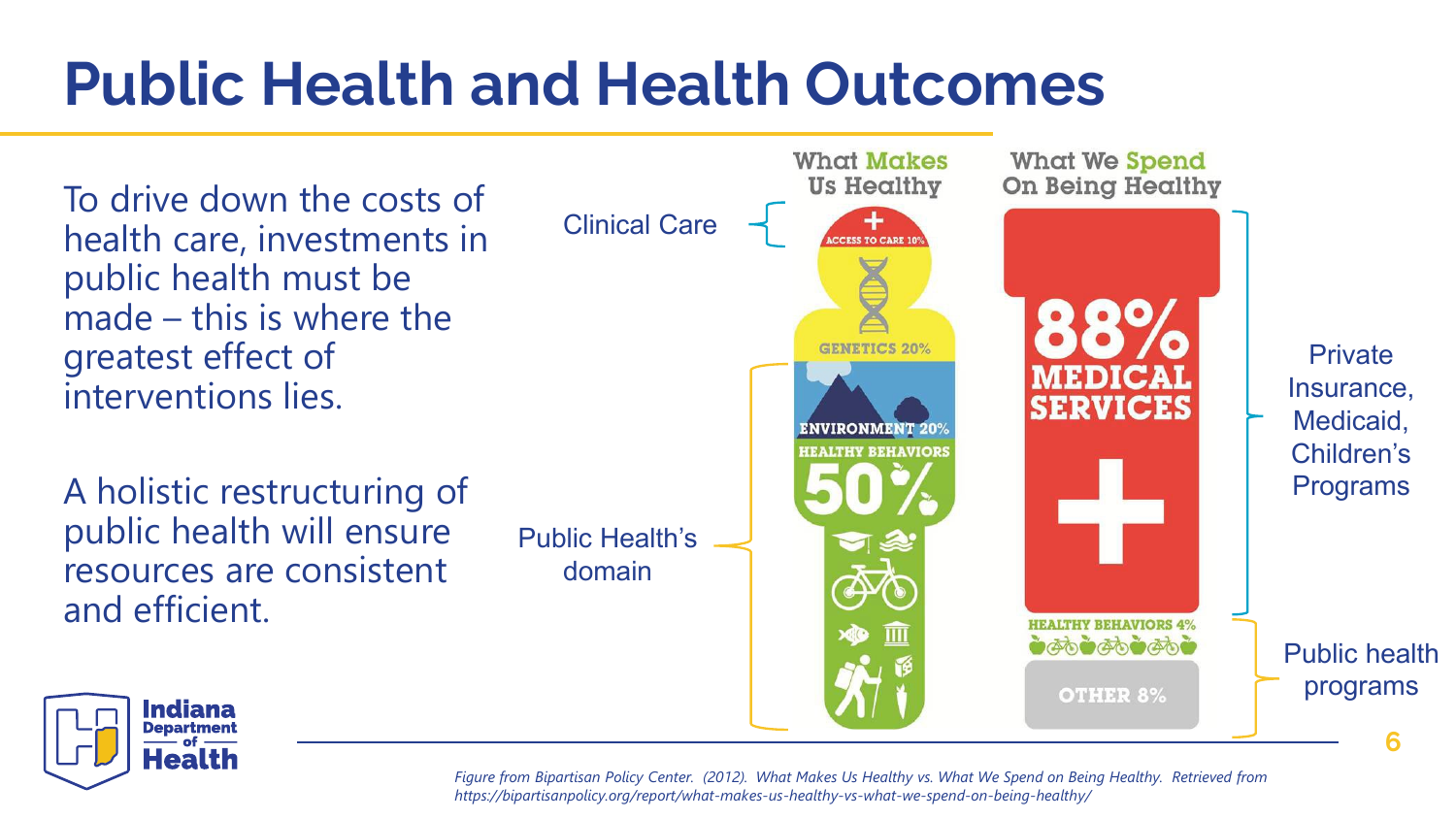# **Cost of Poor Health in Indiana**

- Obesity: accounts for more than \$3.5 billion in medical costs in Indiana yearly.
- Chronic disease
	- o \$**53.3 Billion**  indirect cost **including lost productivity** of major chronic diseases
	- o \$**22.4 Billion**  direct cost of major chronic diseases
	- o \$**75.5 Billion**  total direct and indirect cost of major chronic disease
- Smoking
	- o Nearly \$3 billion in annual health care costs, including \$590 million in Medicaid costs
	- o Indiana taxpayers pay over \$900 per household in smoking-caused expenditures
	- o Smoking during pregnancy resulted in an estimated \$3.37 million in healthcare costs in 2019
- Cervical cancer: More than \$54 million in estimated direct healthcare costs

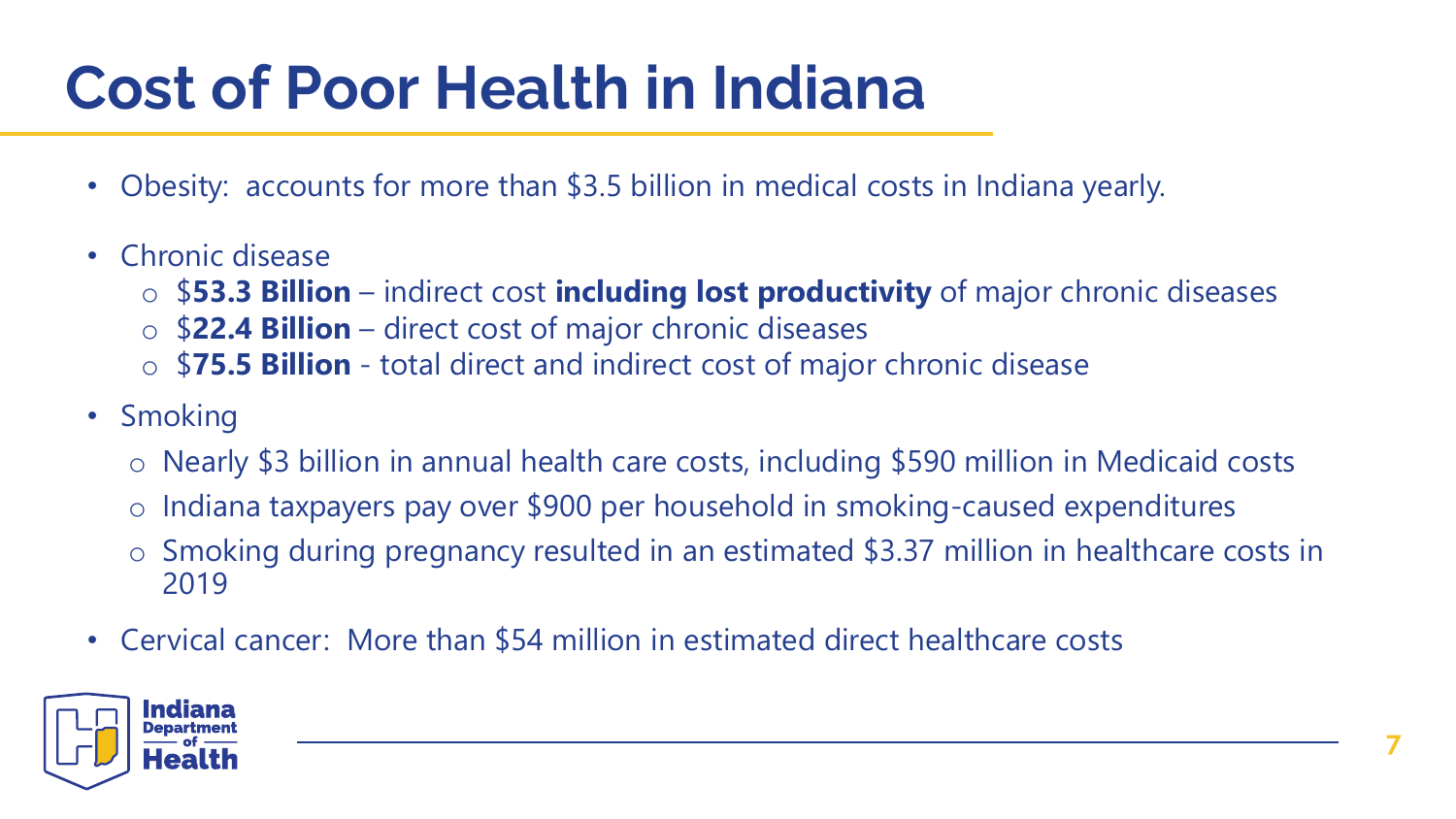## **U.S. News and World Report 2021 Best States Ranking, Indiana ranks 32nd**

### **Achievements Opportunities**

- Affordability #6
- Opportunity #7
- Pre-K through  $12<sup>th</sup>$  grade #9
- Growth of the economy #19
- Public safety #25

- Health care access #23
- Health care quality #27
- Air quality #38
- **Public health #40**
- Pollution #48

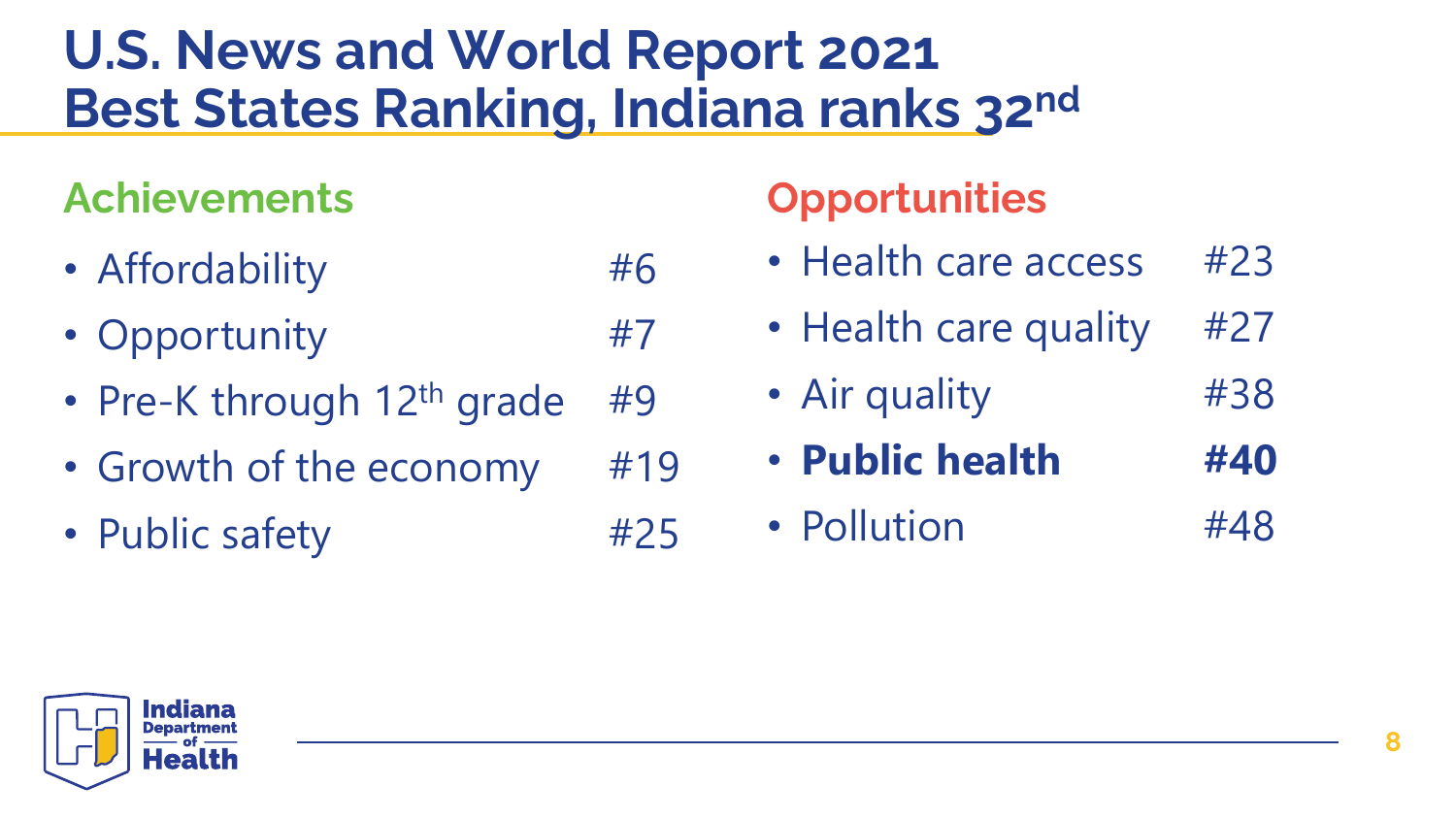

# **Indiana Public Health System Review**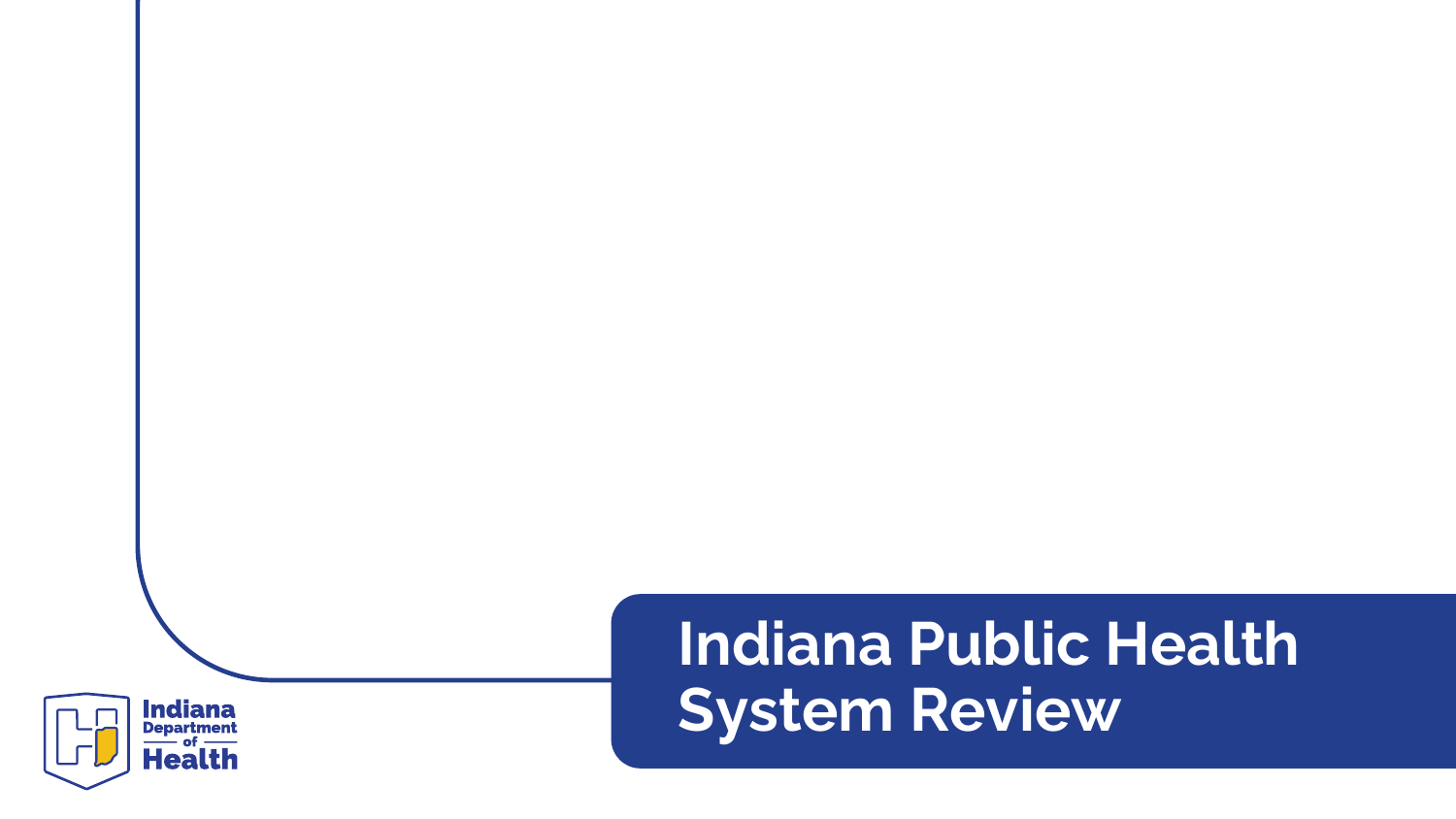# **LHD Disparities**







*Source: Halverson, P.K., Yeager, V.A., Mayes, G.P., Tilson, H, et al. (2020). Indiana Public Health System Review. Retrieved from https://fsph.iupui.edu/research-centers/public-health-system-review.html. Data found on page 18.* 

**10**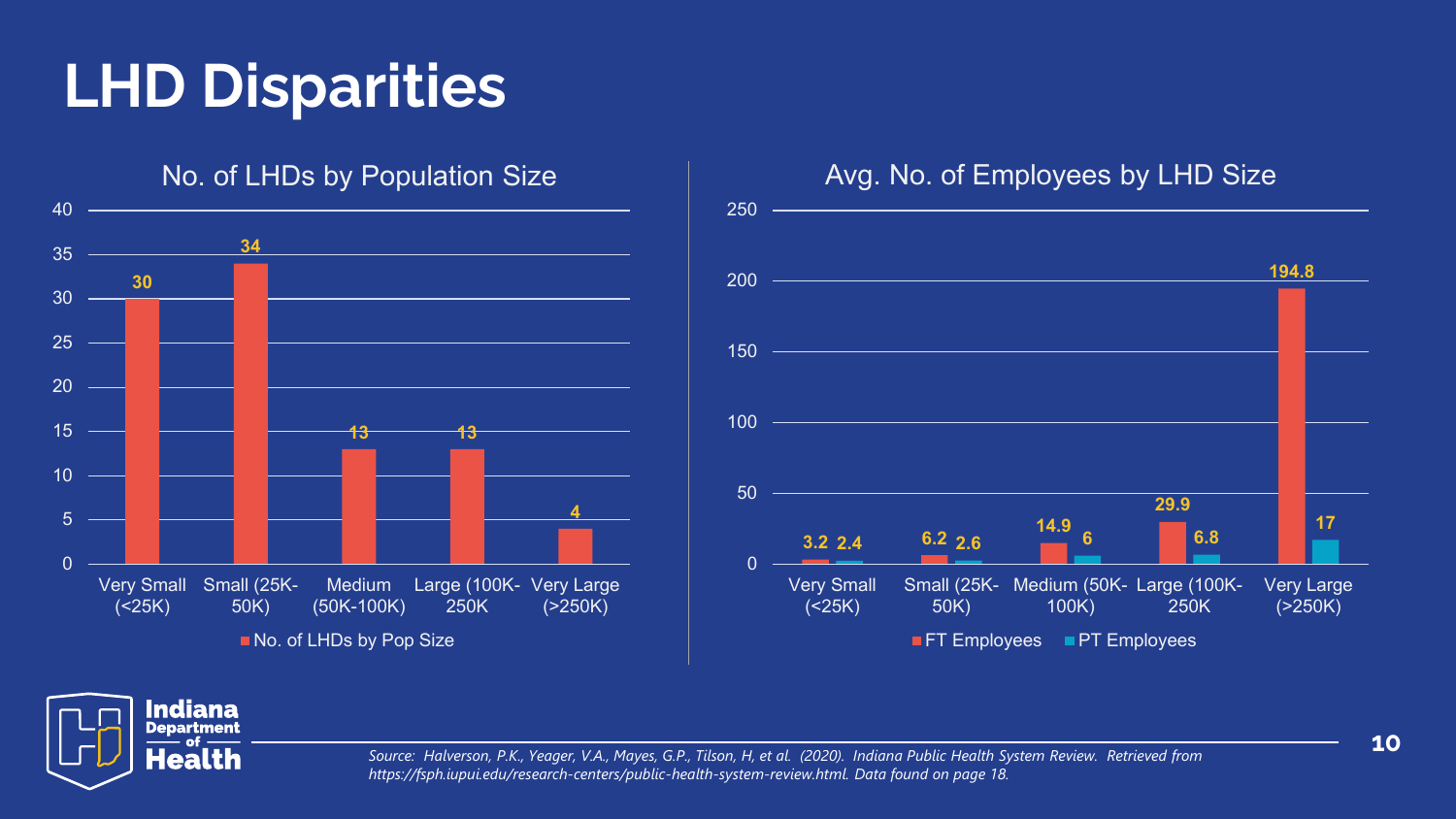# **Local Functions**

Every local health department, regardless of size, must perform dozens of statutory and regulatory functions. Some key activities include:

- Immunizations
- Vital Records
- Case management (TB, lead, STIs, etc.)
- Public Health Emergency Preparedness
- Communicable disease reporting, investigation, and monitoring outbreaks
- Septic permitting, pool monitoring, and other respond to environmental concerns
- Inspect and license restaurants, lodging, festivals/gatherings, and other facilities
- Administration (Board, local health officer, and public health administrator)

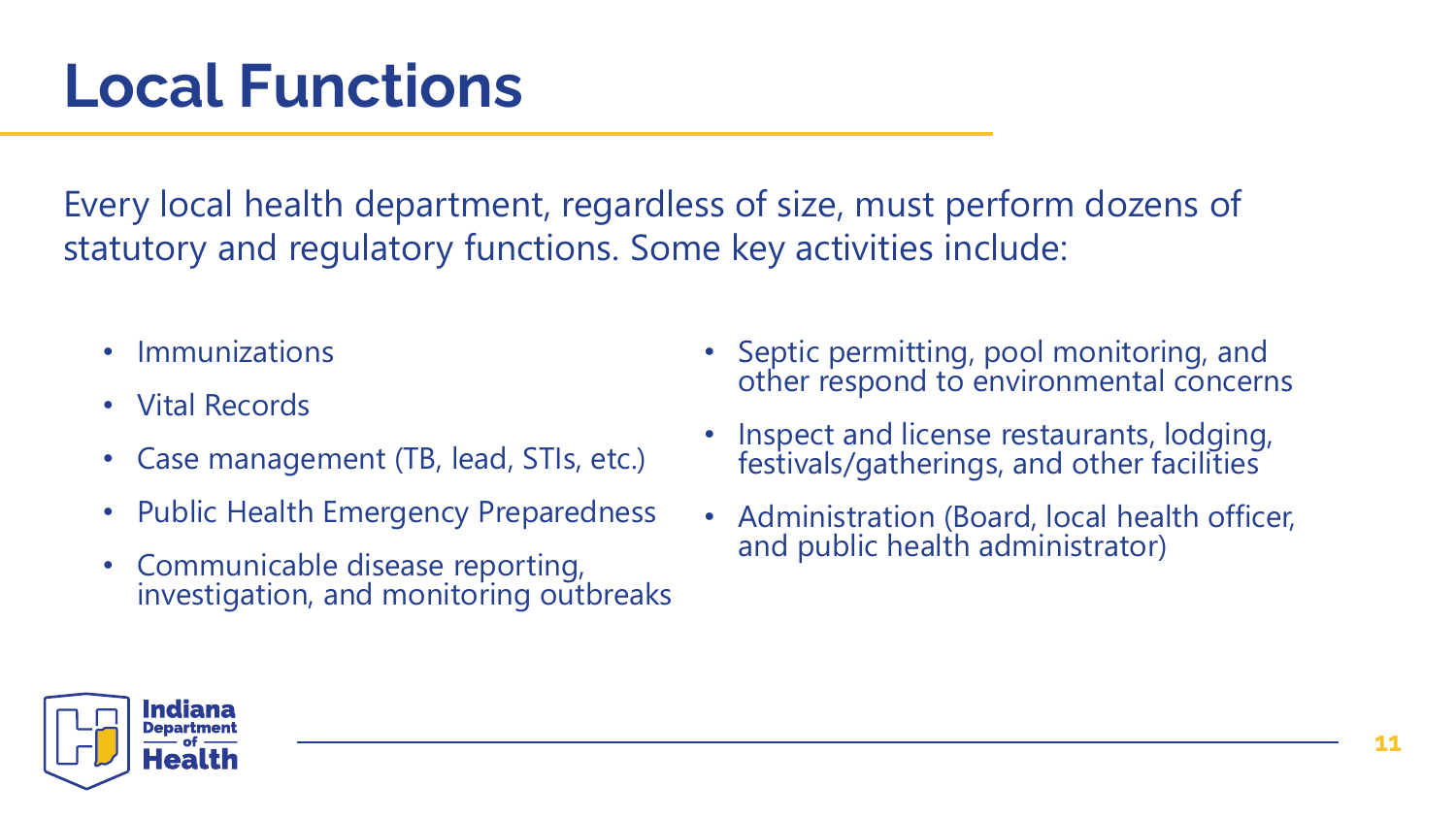# **Governor's Public Health Commission**

- Executive Order 21-21 established a 15-member commission to study public health, hear testimony, and make recommendations. Dr. Judy Monroe and Sen. Luke Kenley are Co-Chairs, and Congresswoman Susan Brooks serves as Citizen Advisor.
- Our mandate is to generate a report by late next summer that:
	- 1. Analyzes Indiana's current public health system, including strengths and weaknesses;
	- 2. Makes recommendations to improve the delivery of public health services, address funding challenges, promote health equity, and ensure the sustainability of our local health departments;
	- 3. Analyzes the performance of state and LHDs during the 2019 Coronavirus Pandemic and make recommendations to ensure Indiana is well positioned for future emergencies; and
	- 4. Proposes draft bill language for future legislation to address these recommendations for 2023 session.

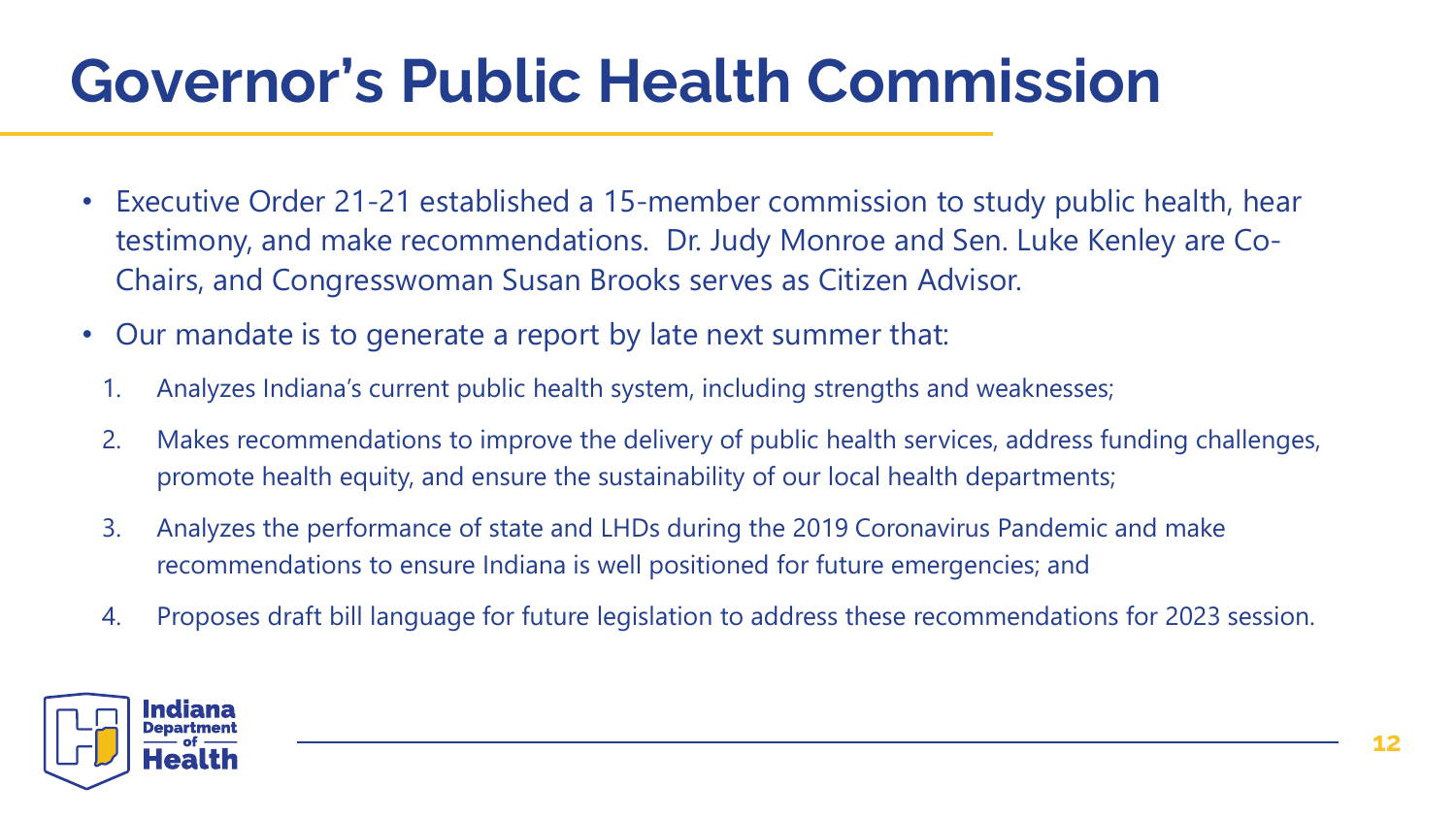# **Workstreams**

- Emergency preparedness
- Governance, structure, and services
- Funding and financing
- Data and information integration
- Healthcare and public health workforce
- Childhood and adolescent health integration